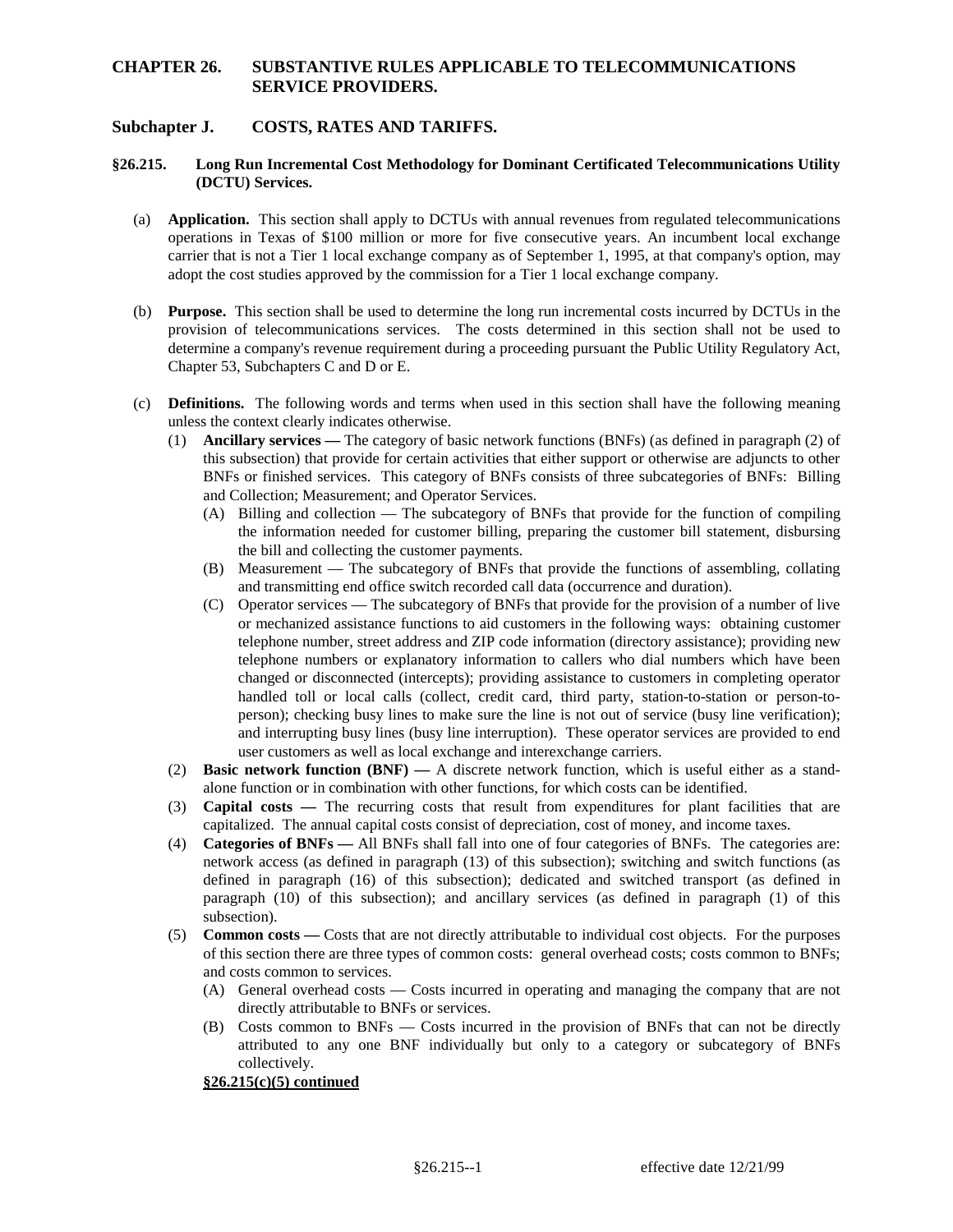# **Subchapter J. COSTS, RATES AND TARIFFS.**

- (C) Costs common to services Costs incurred in the provision of two or more services that do not vary with changes in the relative proportions of the outputs of those services. Common costs are not directly attributable to any one service individually but only to a group of services collectively. In the event a BNF is used in the provision of two or more services then the volume insensitive cost of the BNF is a cost common to the services that use the BNF. However, if the technological requirements for the provision of one service alter the least cost technology choice for common BNFs or common facilities, then the increase in costs caused by the requirements for more advanced technologies is not a common cost but a cost directly attributable to the service that alters the least cost technology choice.
- (6) **Cost causation principle** The principle that only those costs that are caused by an activity (such as a network function, service, or group of services) in the long run are directly attributable to that activity. Costs are caused by an activity, in the long run, if the costs are brought into existence as a direct result of the activity.
- and systematic changes in the cost of providing a BNF. For example, if the cost of providing a network access channel varies with the density and size of a wire center, then density and size are cost (7) **Cost driver —** A specific condition, under which a BNF is provided, whose change causes significant drivers for that BNF.
- (8) **Cost of debt** The rate of interest paid on borrowed money.
- (9) **Cost of money**  The weighted annual cost to the DCTU of the debt and equity capital invested in the company.
- (10) **Dedicated and switched transport**  The category of BNFs that provide for dedicated or shared transmission transport between two or more DCTU switching offices or wire centers. This BNF category consists of two subcategories of BNFs: Dedicated Transport and Switched Transport.
	- (A) Dedicated transport The subcategory of BNFs that provide for full period, bandwidth specific (e.g., DS-0, DS-1, DS-3) interoffice transmission paths between the originating and terminating points of channel connection.
	- (B) Switched transport The subcategory of BNFs that provide for shared interoffice transmission paths between originating and terminating points of switching.
- situation in which two or more groups of services are part of a larger group of services because of (11) **Group of services —** A number of separately tariffed services that share significant common costs (as defined in paragraph (5) of this subsection) that are necessary and unique to the provision of those services and are not directly attributable to any one service individually. This term also refers to a significant common costs that are necessary and unique to the provision of all the services in the group but are not directly attributable to any one group or service individually.
- example, a minute of use of a switching function, or a quarter mile of a DS-1 network access channel). components. The measure of unit cost chosen for a BNF shall correspond to the basis upon which the (12) **Measure of unit cost —** The measure of usage used to calculate unit cost for a particular BNF (for The measure of unit costs may be multidimensional; for example, it may have both time and distance costs of that BNF are incurred.
- wire centers. This category consists of three subcategories of BNFs: network access channel; (13) **Network access** — The category of BNFs that accommodate access to other network functions provided by DCTUs. Access is accomplished by transmission paths between customers and DCTU network access channel connection; and channel performance and other features and functions.
	- between the point of interface at the customer location and the main distribution frame, or (A) Network access (NA) channel — The subcategory of BNFs that provide the transmission path equivalent (e.g., DSX-1, DSX-3), of a DCTU wire center.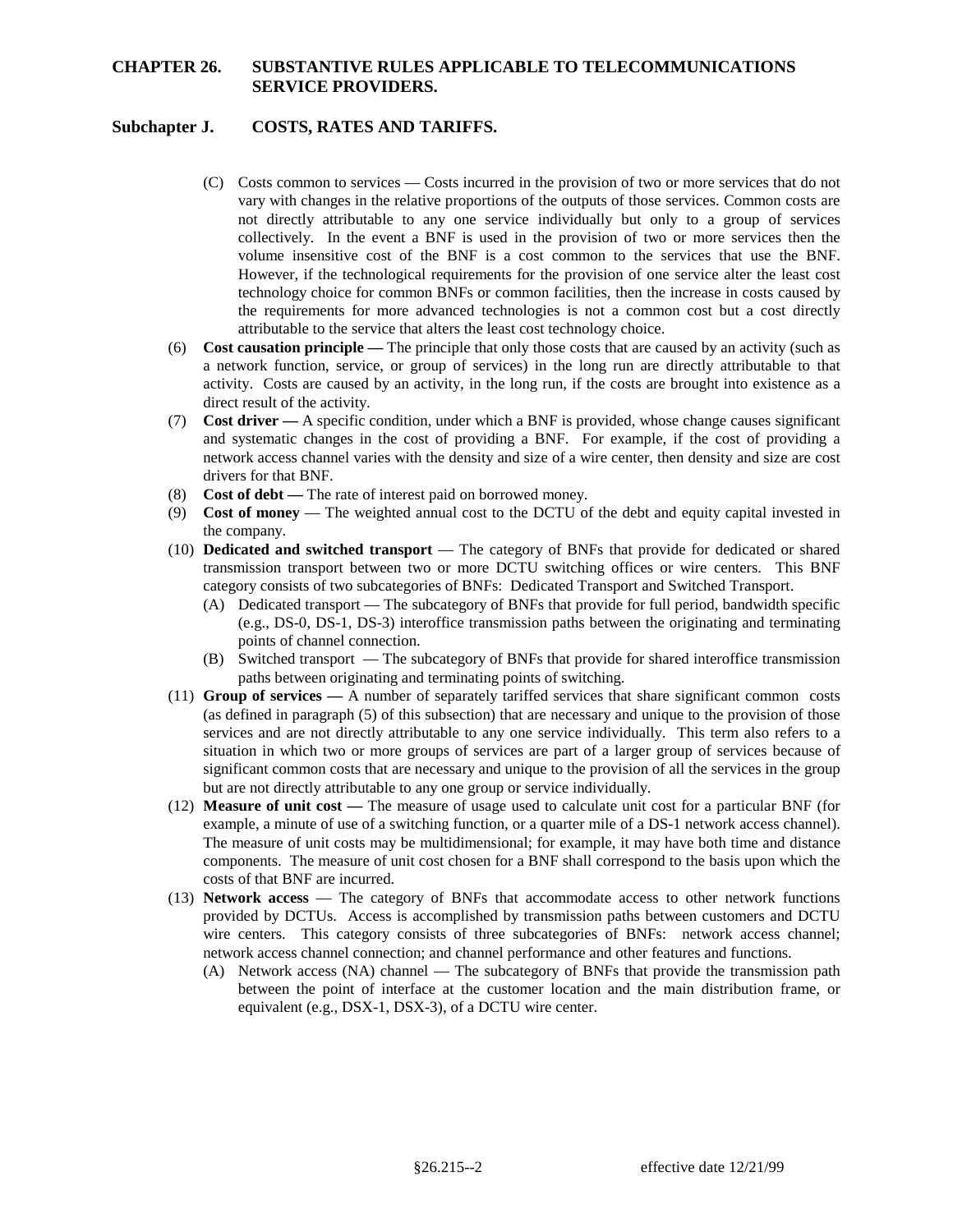# **Subchapter J. COSTS, RATES AND TARIFFS.**

### **§26.215(c)(13) continued**

- (B) Network access (NA) channel connection The subcategory of BNFs that provide the interface between the network access channel and the DCTU wire center switching equipment, subsequent dedicated transport equipment (dedicated interoffice circuits), or subsequent channel equipment (dedicated intraoffice circuits).
- (C) Channel performance and other features and functions The subcategory of BNFs that provide the channel functions associated with transmission or service type (e.g., analog, digital, coin, ISDN), bandwidth conversion, signaling, multiplexing, amplification, and channel performance.
- instances in which costs or changes affect total study results by at least five percent. This general (14) **Significant —** For the purposes of this section, the qualifying term significant is used to refer to guideline for when costs or changes are significant may be relaxed by considering the cumulative effect of either including or excluding costs or changes from a study.
- (15) **Subcategories of BNFs** Groupings of closely related BNFs in a category of BNFs.
- access channel and the interoffice facilities that interconnect switching offices; or between a network (16) **Switching and switch functions** — The category of BNFs that provide for switched access between two or more network access channels or between network access channels and other BNFs, such as interoffice transport. This function is accomplished through the establishment of a temporary transmission path between network access channels in the same switching office; between a network access channel and other BNFs. This BNF category shall cover the first point of switching for a customer. This BNF category consists of three subcategories of BNFs: interoffice switching; intraoffice switching; and switching features.
	- (A) Interoffice switching The subcategory of BNFs that provide for: switching between network switch is used as the first point of interface to the DCTU switched network (e.g., connection of access channels and switched transport facilities which are connected to different wire centers; and switching between network access channels and switched transport facilities when a tandem facilities from an interexchange carrier's point of network interface).
	- (B) Intraoffice switching The subcategory of BNFs that provide for switching between two or more network access channels within the same wire center.

### (d) **General principles.**

- consists of a finite number of BNFs that, when bundled in various combinations, can be used to deliver and market a vast variety of telecommunications services. Therefore, the determination of the cost of a service and the costs of a group of services under this section shall involve the identification (1) Underlying the construction and application of this section is the recognition that the DCTU network and costing of BNFs.
- operating in the long run and employs least cost technologies, as those terms are defined in subsection (2) The LRIC studies that the DCTU is required to file under this section shall assume that the company is (c) of this section.
- section may differ from the company's embedded costs as determined during proceedings under the Public Utility Regulatory Act, Chapter 53, Subchapters C and D or E, should in no way cause the company to attribute any of this cost discrepancy to LRIC studies for BNFs, services, or groups of (3) In order to obtain accurate LRIC study results, the DCTU shall avoid the use of embedded cost data; expense items and capital costs shall reflect long run incremental costs and the DCTU shall justify any instance in which embedded cost data are used. Further, the fact that the costs determined under this services.
- (4) When a BNF is used in the provision of two or more services then the volume insensitive cost of the BNF is a cost common to the services (as defined in subsection  $(c)(5)(C)$  of this section) that use the BNF.

### **§26.215(d) continued**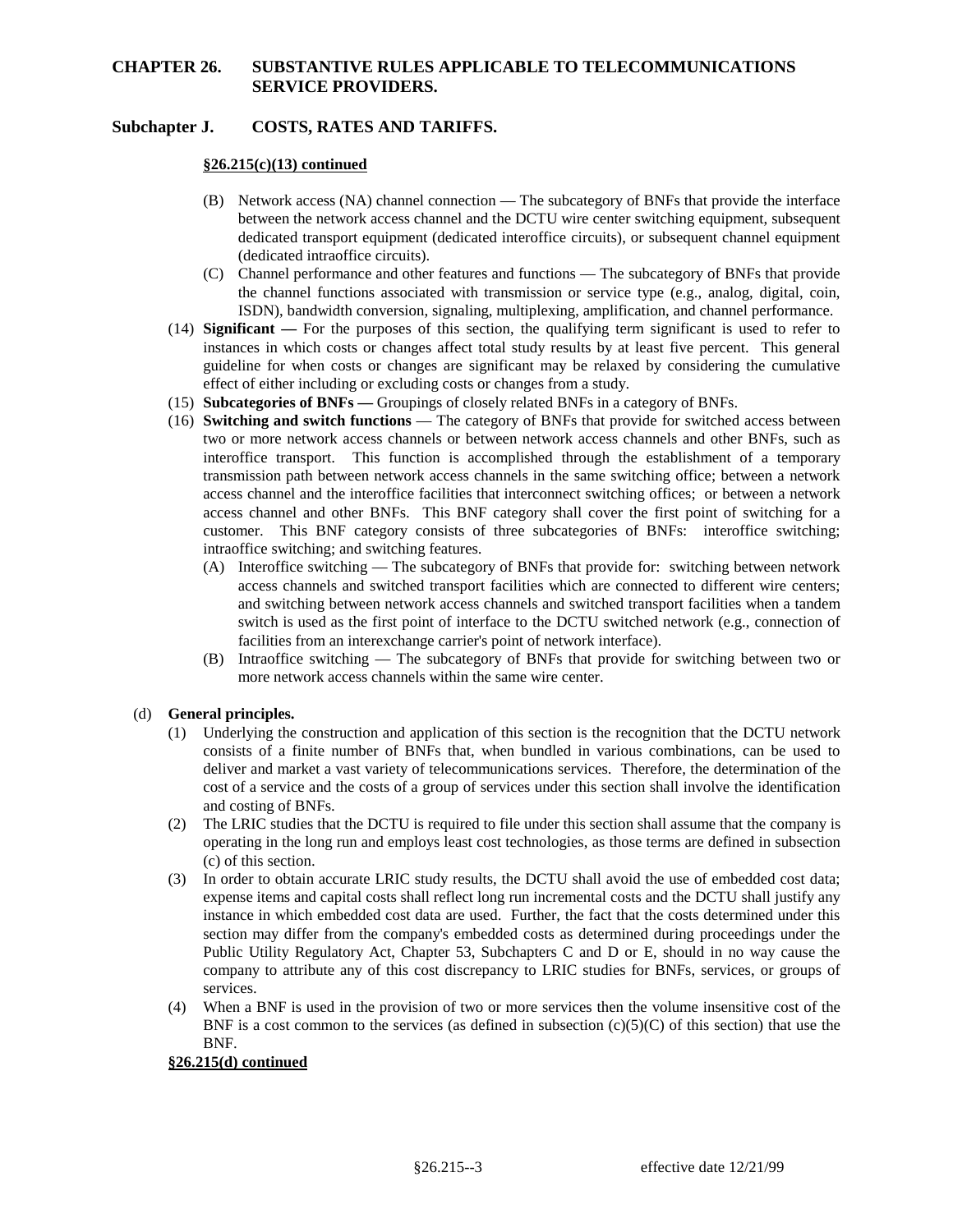# **Subchapter J. COSTS, RATES AND TARIFFS.**

- (5) When services share significant common costs (as defined in subsection  $(c)(5)(C)$  of this section), none of the common costs shall be included in the LRIC studies for the services individually; instead, responsibility of these costs to the group of services collectively. Specifically, the individual LRIC the company shall identify which services share the common costs and attribute the cost recovery studies for residential and business basic local exchange service, as these services are tariffed on the effective date of this section, shall exclude any volume insensitive costs associated with the use of the network access channel basic level (as defined in subsection  $(e)(1)(A)$  of this section) and network access channel connection basic level (as defined in subsection  $(e)(2)(A)$  of this section).
- included in the LRIC studies for groups individually; instead, the company shall identify which groups (6) When two or more groups of services share common costs, none of the common costs shall be share the common costs and assign the common cost recovery responsibility of these costs to these groups collectively.
- (7) Nothing in this section is intended to either endorse or reject the DCTU's current rate and tariff structures.
- (e) **Identification of basic network functions.** The DCTU shall identify for each subcategory of BNFs the to minimize the number of network components, functions, or activities that are not included in BNFs. In addition to BNFs the company identifies under this subsection, the company shall identify for each relevant and separately identifiable BNFs. The determination of the appropriate degree of aggregation of network components, functions, or activities into separately identifiable BNFs shall be consistent with the principles described in subsection (d) of this section. Furthermore, in choosing BNFs, the DCTU shall seek subcategory of BNFs the following prescribed BNFs:

### (1) **Required BNFs for subcategory network access (NA) channel:**

- (A) NA channel basic level: A transmission path which provides less than 1.544 MBPS digital capability. This includes 300 to 3,000 Hz analog voice service.
- (B) NA channel DS-1 level**:** A transmission path which has 1.544 MBPS digital capability.
- (C) NA channel DS-3 level: A transmission path which has 45 MBPS digital capability.

## (2) **Required BNFs for subcategory NA Channel Connection:**

- (A) NA channel connection basic level: An interface for channels which provide less than 1.544 which is the basic interface for most voice grade services such as: basic local residential and service. In addition, this category includes the interface for four frequency bandwidths provided MBPS digital capability. This includes the interface for 300 - 3,000 Hz analog voice service local business service, PBX trunks, centrex-type access lines and voice grade dedicated transport for audio channels such as: 200 to 3,500 Hz, 100 to 5,000 Hz, 50 to 8,000 Hz and 50 to 15,000 Hz. Also included in this BNF are the interfaces for low speed data transmission at speeds of 2.4, 4.8, 9.6, 56 KBPS and all other speeds below the T-1 rate of 1.544 MBPS. This interface is for narrowband service.
- (B) NA channel connection DS-1 level: An interface for 1.544 MBPS digital transmission channels. This interface connects high capacity wideband transmission channels which operate in a full duplex, time division (digital) multiplexing mode.
- (C) NA channel connection DS-3 level: An interface for 45 MBPS digital transmission channels. This interface connects broadband transmission channels which operate in full duplex, time division (digital) multiplexing mode.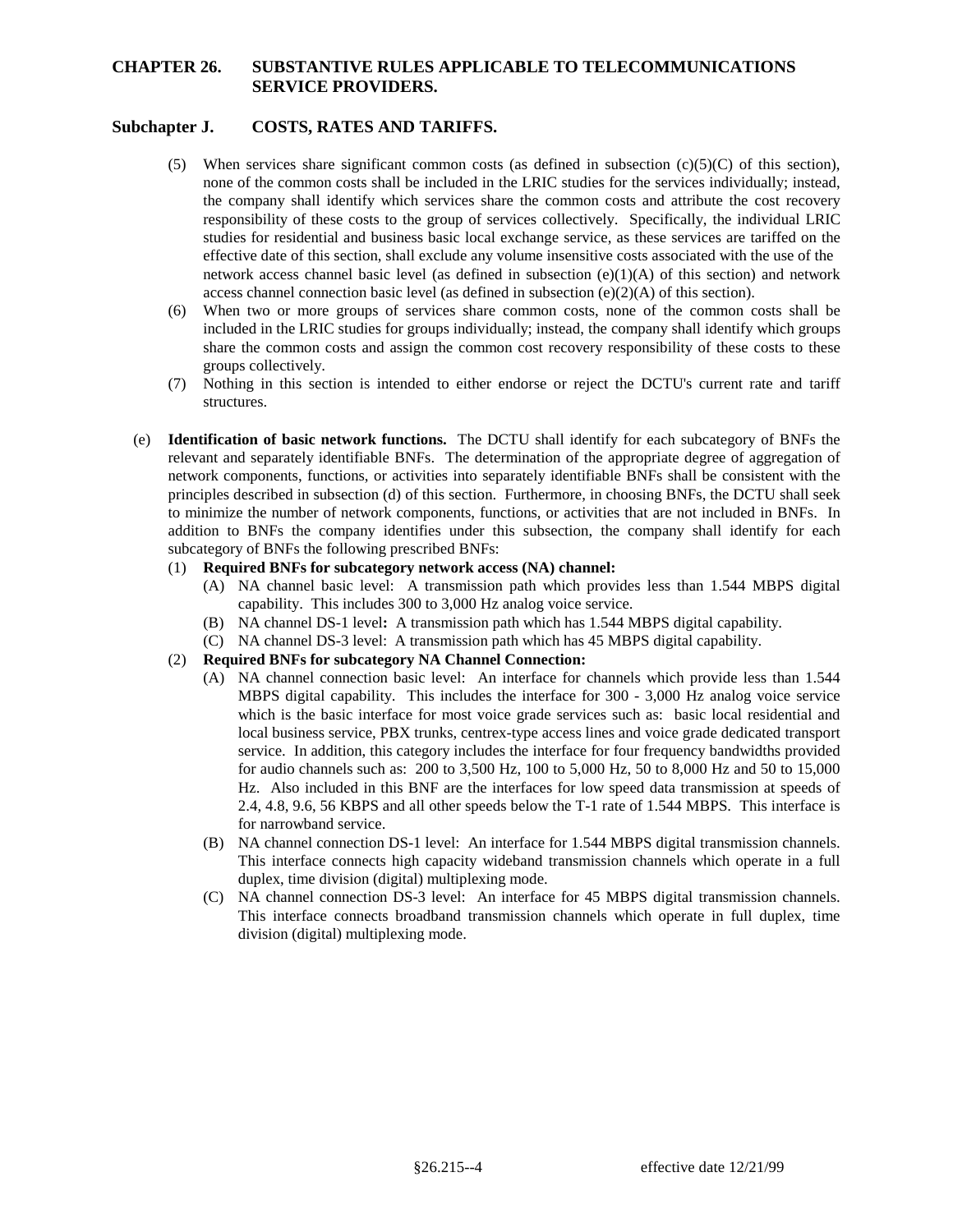## **Subchapter J. COSTS, RATES AND TARIFFS.**

### **§26.215(e) continued**

- (3) **Required BNFs for subcategory Channel Performance and Other Features and Functions:** 
	- (A) Standard signaling and transmission level capabilities. Signaling and transmission level capabilities suitable for a wide variety of network services and applications associated with the BNF NA channel basic level, as defined in paragraph (1)(A) of this subsection.
	- (B) Nonstandard signaling and transmission level capabilities and other features. Signaling and transmission level capabilities and other features and functions, other than those defined in subparagraph (A) of this paragraph, such as high voltage protection, multiplexing, and bridging. The company is encouraged to disaggregate this BNF into smaller BNFs that capture the variety of features and functions available to customers.
- channels and switched transport facilities when a tandem switch is used as the first point of interface (4) **Required BNFs for subcategory interoffice switching: interoffice switching.** The type of switching that provides for: switching between network access channels and switched transport facilities which are connected to different wire centers; and switching between network access to the switched network (e.g., connection of facilities from an interexchange carrier's point of network interface).
- (5) **Required BNFs for subcategory intraoffice switching: intraoffice switching.** Switching between two or more network access channels served from the same wire center.

# (6) **Required BNFs for subcategory switching features:**

- (A) Hunting arrangements. An optional function available to customers with multiple local exchange access lines in service.
- (B) Custom calling features. Various optional features which provide added calling convenience.
- (C) Central office automatic call distribution. The provision of call distribution as an integrated function of certain electronic central offices equipped to provide this capability. This function permits an equal distribution of a large volume of incoming calls to predesignated groups of answering positions, referred to as agent positions.
- (D) Central office based PBX-type functions. A business communications system furnished from services through the use of central office hardware and software as well as through network features for this type of service, and any software or software right to use fees associated with this type of service. This BNF should exclude any network functions that are already identified stored program control central offices that provides the equivalent of customer premises PBX access facilities from the central office to the customer premises. Included in this BNF shall be only hardware specific to this type of service, processor or memory usage involved in special as other BNFs.

## (7) **Required BNFs for subcategory dedicated transport:**

- (A) Dedicated transport termination. An interface which provides for the transmission conversions (e.g., multiplexing) required between channel connection and dedicated transport facilities.
- (B) Dedicated transport facility. The full period, bandwidth specific (e.g., DS-0, DS-1, and DS-3), interoffice transmission paths established between two points of dedicated transport termination.

#### (8) **Required BNFs for subcategory switched transport:**

- (A) Switched transport termination. An interface which provides for the transmission conversion (e.g., multiplexing) required between the switching function and switched transport facilities.
- (B) Switched transport facility. The temporary interoffice transmission paths established between two points of switched transport termination.
- (C) Switched transport tandem switching. The intermediate points of switching used as an economic surrogate to direct routing of interoffice facilities in the provision of switched transport.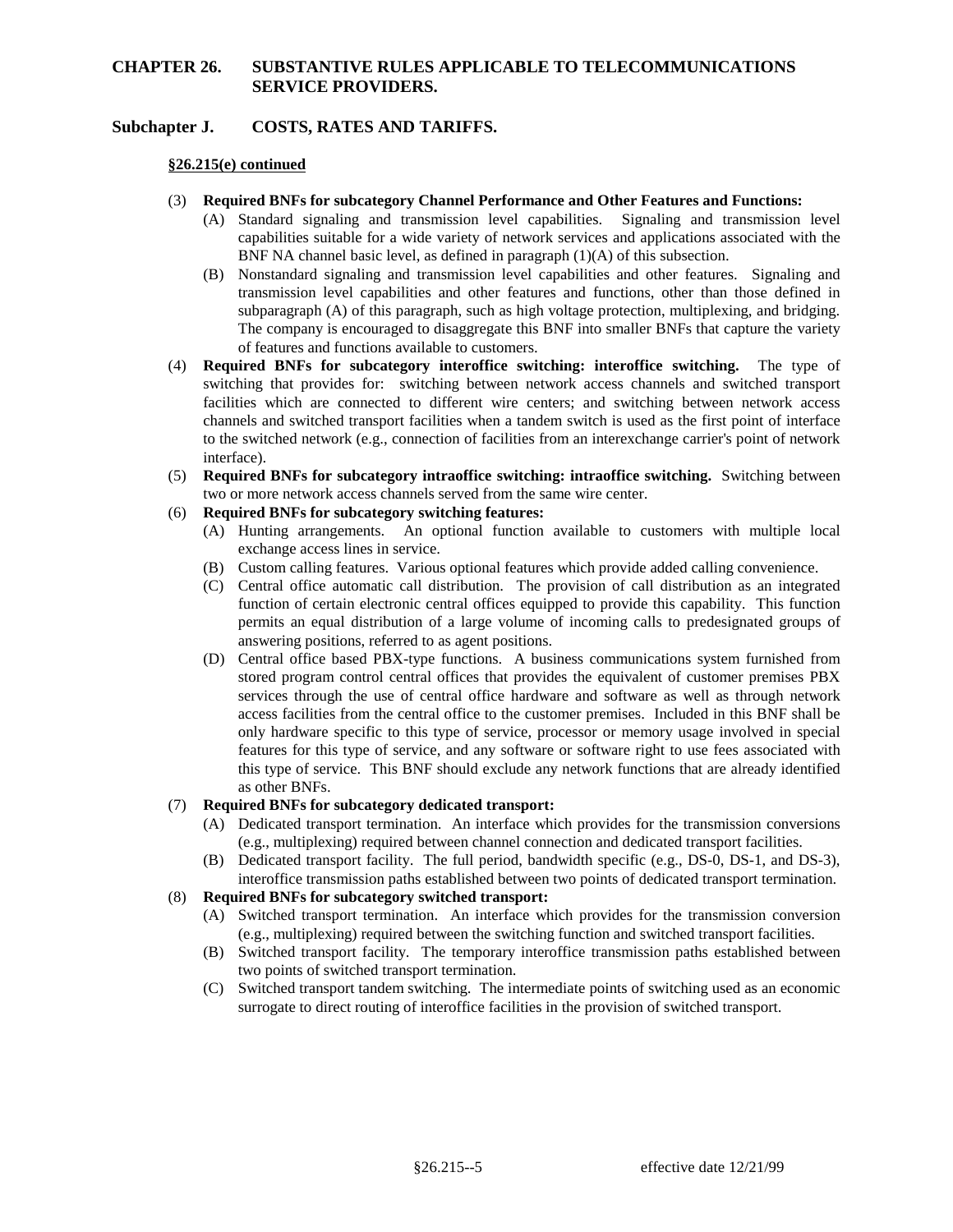## **Subchapter J. COSTS, RATES AND TARIFFS.**

### **§26.215(e) continued**

- disbursing the bill and collecting the customer payments (this includes any collection activities (9) **Required BNFs for subcategory billing and collection: billing and collection.** The function of compiling the information needed for customer billing, preparing the customer bill statement, required for late payment or non-payment of billing amount due).
- (10) **Required BNFs for subcategory measurement: measurement.** The function of assembling, collating and transmitting end office switch recorded call data (occurrence and duration).
- customer telephone number, street address and ZIP code information (directory assistance); providing new telephone numbers or explanatory information to callers who dial numbers which have been handled toll or local calls (collect, credit card, third party, station-to-station or person-to-person); checking busy lines to make sure the line is not out of service (busy line verification); and interrupting busy lines (busy line interruption). These operator services are provided to end user (11) **Required BNFs for subcategory operator services: operator services.** The role of providing a number of live or mechanized assistance functions to aid customers in the following ways: obtaining changed or disconnected (intercepts); providing assistance to customers in completing operator customers as well as local exchange and interexchange carriers.
- (f) **LRIC studies for individual BNFs.** The DCTU shall perform a LRIC study for each of the BNFs identified under subsection (e) of this section. The company shall perform the LRIC studies consistent with the principles described in subsection (d) of this section. Additionally, the company shall use the following instructions in determining the LRIC for individual BNFs.
	- (1) **Relevant increment of output.** For the purposes of this subsection, the relevant increment of output, question. Adjustments to total service output may be made to reflect the presence of new services for which demand levels can demonstrably be anticipated to increase significantly over the course of six as that term is used in the definition of LRIC in §26.5 of this title (relating to Definitions), shall be the level of output necessary to satisfy total current demand levels for all services using the BNF in months.
	- (2) **Relating expenses to BNFs.** The company shall avoid the use of embedded cost data and shall determine expenses consistent with the principles of long run incremental costing.
		- (A) Common expenses. Common expenses that are not directly attributable, using the cost causation principle, to the BNF shall be excluded.
		- (B) Nonrecurring expenses. The expenses of nonrecurring activities shall be separately identified.
		- (C) Taxes. Any tax expenses not directly attributable, using the cost causation principle, shall be excluded from the LRIC study for individual BNFs. Specifically, taxes associated with the provision of services that use more than one BNF shall not be included in the BNF LRICs.
	- (3) **Least cost technology.** LRIC studies shall assume the use of least cost technology. The choice of least cost technologies, however, shall:
		- (A) be restricted to technologies that are currently available on the market and for which vendor prices can be obtained;
		- (B) be consistent with the level of output necessary to satisfy current demand levels for all services using the BNF in question; and
		- (C) be consistent with overall network design and topology requirements.
	- (4) **Network topology.** LRIC studies shall use the existing or planned network topology.
	- (5) **Cost of money.** When the company uses the most recent commission approved rate of return for the Cost of Service) or a commission arbitration proceeding, there will be a rebuttable presumption of its reasonableness. The company may use any other forward-looking rate, but shall justify its use. The company, determined either in a rate proceeding as described in  $\S26.201(d)(1)$  of this title (relating to DCTU is not required to update its filing only to reflect the most recently approved cost of money.

### **§26.215(f) continued**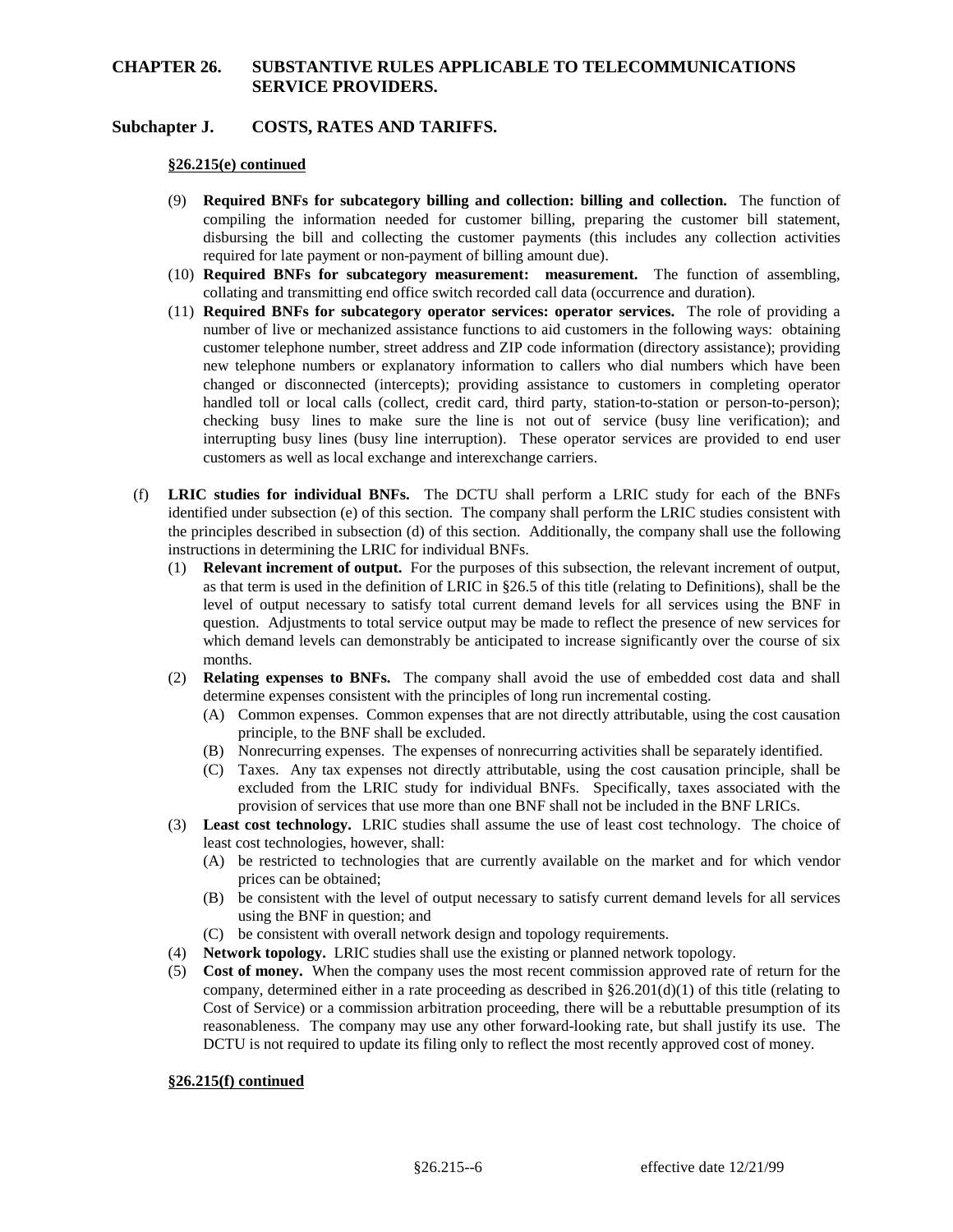# **Subchapter J. COSTS, RATES AND TARIFFS.**

- (6) **Rate of depreciation.** When the company uses the most recent commission approved rate of depreciation for the company there will be a presumption of reasonableness. The company shall justify the use of any other rate.
- basis upon which the costs of the BNF are incurred. The measure of unit cost may be (7) **Measure of unit cost.** LRIC studies shall identify the appropriate measure of unit cost for a BNF (e.g., minutes of use, access line). The measure of unit cost chosen for a BNF shall correspond to the multidimensional; for example, it may have both time and distance components. In identifying the appropriate measure of unit cost, the company shall ignore the current rate structure for tariffed services using the BNF.
- subsection, the company shall calculate unit cost for the BNF based on the assumption of full capacity utilization of the BNF, which should allow for any spare capacity due to lumpy investments or based on the volume sensitive costs of the BNF and exclude all costs that are volume insensitive (as (8) **Determination of unit cost.** Using the measure of unit cost identified under paragraph (7) of this technical requirements, such as spare capacity needed for testing. The unit cost shall be calculated those terms are defined in §26.5 of this title).
- (9) **Determination of volume insensitive costs.** The company shall calculate the volume insensitive costs (as defined in §26.5 of this title) for the BNF.
- (10) **Cost drivers.** LRIC studies shall identify and account for all relevant cost drivers. LRIC studies for certain BNFs shall at a minimum account for the cost drivers specified below.
	- (A) Cost drivers for NA channel basic level, NA channel DS-1 level, and NA channel DS-3 level. The LRICs for these BNFs shall systematically account for variations in costs caused by variations in:
		- (i) the density of a wire center;
		- (ii) the size of a wire center; and
		- (iii) the distance.
	- 3 level. The LRICs for these BNFs shall systematically account for variations in costs caused (B) Cost drivers for NA connection basic level, NA connection DS-1 level, and NA connection DSby variations in:
		- (i) the density of a wire center; and
		- (ii) the size of a wire center.
	- (C) Cost drivers for intraoffice switching and interoffice switching. The LRICs for these BNFs shall systematically account for variations in costs caused by variations in:
		- (i) the density of a wire center;
		- (ii) the size of a wire center; and
		- (iii) the time of day.
	- (D) Cost drivers for dedicated transport facilities and termination. The LRICs for these BNFs shall systematically account for variations in costs caused by variations in:
		- (i) the size of a wire center; and
		- (ii) the distance.
	- (E) Cost drivers for switched transport facilities, termination and tandem switching. The LRICs for these BNFs shall systematically account for variations in costs caused by variations in:
		- (i) the size of a wire center;
		- (ii) the distance; and
		- (iii) time of day.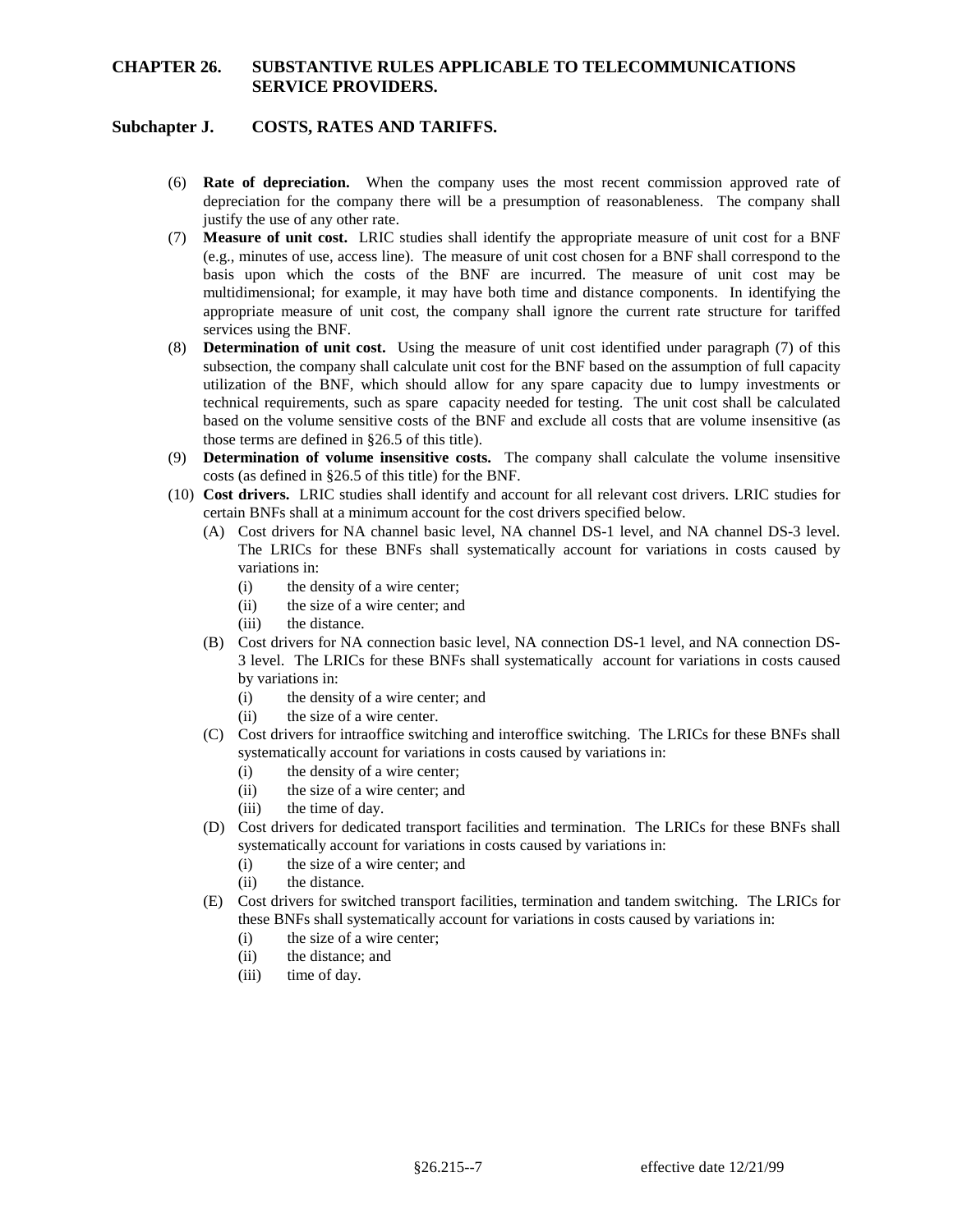## **Subchapter J. COSTS, RATES AND TARIFFS.**

### **§26.215(f)(10) continued**

- (F) Cost drivers for measurement. The LRIC for this BNF shall systematically account for variations in costs caused by variations in:
	- (i) the density of a wire center;
	- (ii) the size of a wire center;
	- (iii) the time of day; and
	- (iv) the duration of a call.
- (G) Cost drivers for operator services. The LRIC for this BNF shall systematically account for variations in costs caused by variations in the type of operator services calls.
- Each LRIC study for a tariffed service shall be calculated as the sum of the costs caused by that service's section. Additionally, the company shall use the following instructions in determining the LRIC for (g) **LRIC studies for tariffed services.** The DCTU shall perform a LRIC study for each tariffed service, except those services for which a waiver has been granted under the workplan approved by the commission. use of BNFs and any other service specific costs associated with functions not identified as separate BNFs, such as expenses of billing, service specific advertising and marketing, and service specific taxes. Each LRIC study for a tariffed service shall be consistent with the principles described in subsection (d) of this individual tariffed services:
	- include the costs associated with this usage. The costs associated with the service's use of a BNF shall be calculated as the product of the unit cost for the BNF (as determined under subsection (f)(8) of this (1) **Mapping of BNFs and costs to tariffed services.** The LRIC study shall identify the BNFs that are used in the provision of the tariffed service; the long run incremental costs for the tariffed service shall section) and the demand of the service for that BNF.
	- (2) **Identification of other costs.** The LRIC study for an individual tariffed service shall include all service specific costs (e.g., expenses of billing, marketing, customer service or service specific taxes) related to the provision of the service that are not included in the costs for the BNFs.
	- tariffed on the effective date of this section, shall exclude any volume insensitive costs associated with the use of the network access channel basic level (as defined in subsection  $(e)(1)(A)$  of this section) (3) **Exclusion of common costs.** The LRIC study for an individual tariffed service shall exclude any costs that are common costs (as defined in subsection  $(c)(5)$  of this section). Specifically, the individual LRIC studies for residential and business basic local exchange service, as these services are and network access channel connection basic level (as defined in subsection  $(e)(2)(A)$  of this section).
	- (4) **Relevant increment of output.** For the purposes of this subsection, the relevant increment of output, level of output necessary to satisfy current demand levels for the service. Adjustments to total service output may be made to reflect the presence of new services for which demand levels can demonstrably as that term is used in the definition of LRIC in §26.5 of this title (relating to Definitions), shall be the be anticipated to increase significantly over the course of six months.
	- (5) **Relating expenses to services.** The company shall avoid the use of embedded cost data and shall determine expenses consistent with the principles of long run incremental costing.
		- (A) Common expenses. Common expenses that are not directly attributable, using the cost causation principle, to the service shall be excluded.
		- (B) Nonrecurring expenses. The expenses of nonrecurring activities shall be separately identified.
		- (C) Taxes. Any tax expenses not directly attributable, using the cost causation principle, shall be excluded from the LRIC study for individual services.
	- (6) **Least cost technology.** LRIC studies shall assume the use of least cost technology. The choice of least cost technologies, however, shall:
		- (A) be restricted to technologies that are currently available on the market and for which vendor prices can be obtained;

#### **§26.215(g)(6) continued**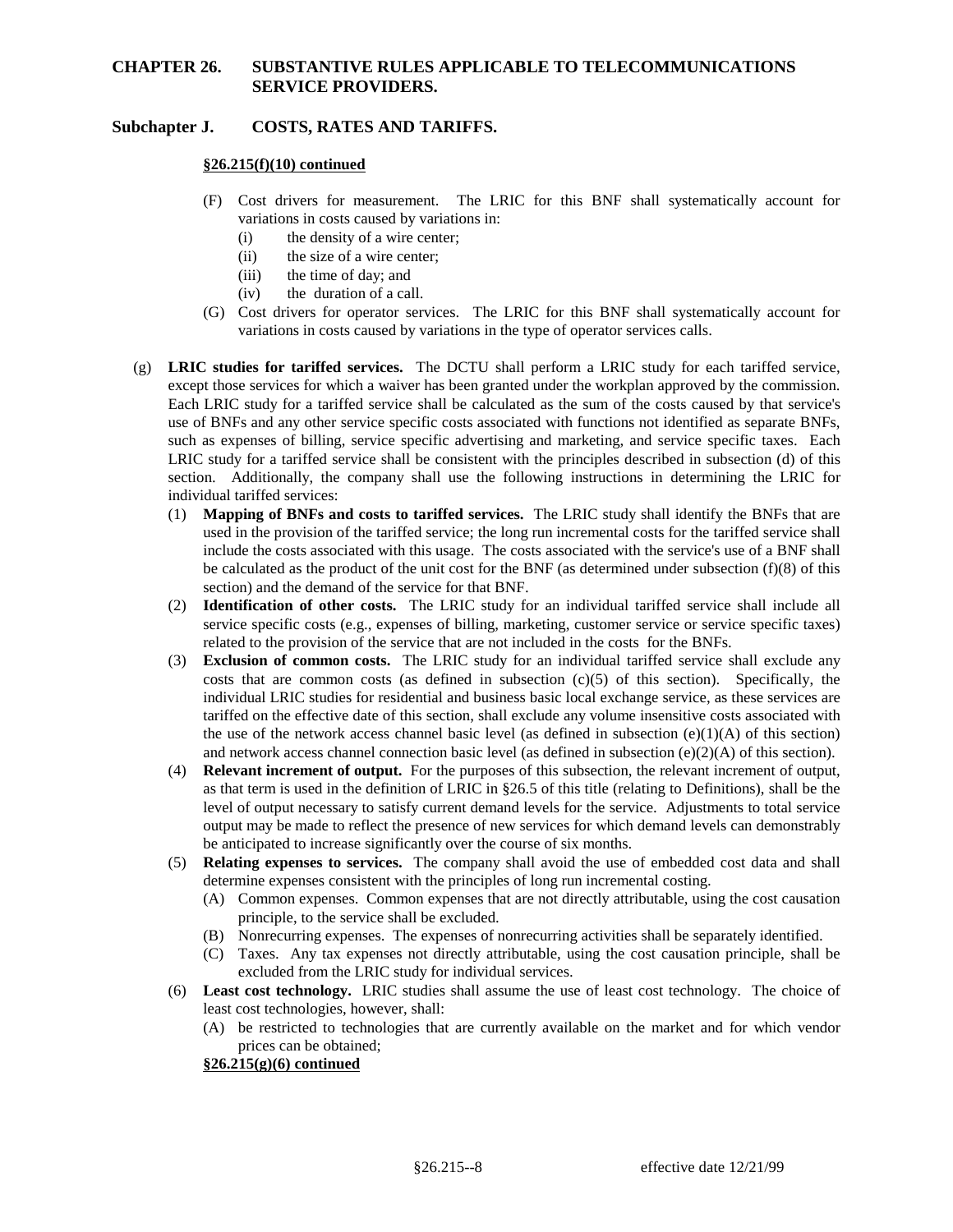## **Subchapter J. COSTS, RATES AND TARIFFS.**

- (B) be consistent with the level of output necessary to satisfy current demand levels for all services using the BNF in question; and
- (C) be consistent with overall network design and topology requirements.
- (7) **Network topology.** LRIC studies shall use the existing or planned network topology.
- (8) **Cost of money.** When the company uses the most recent commission approved rate of return for the Cost of Service) or a commission arbitration proceeding, there will be a rebuttable presumption of its reasonableness. The company may use any other forward-looking rate, but shall justify its use. The company, determined either in a rate proceeding as described in  $\S 26.201(d)(1)$  of this title (relating to DCTU is not required to update its filing only to reflect the most recently approved cost of money.
- (9) **Rate of depreciation.** When the company uses the most recent commission approved rate of depreciation for the company there will be a presumption of reasonableness. The company shall justify the use of any other rate.
- **such common costs.** The company shall identify all instances in which BNFs and groups of services share (h) **Identification of BNFs and groups of services that share significant common costs and calculation of**  significant common costs and calculate such common costs.
	- category of BNFs significant costs that are common to BNFs (as defined in subsection (c)(5)(B) of (1) **Costs common to BNFs.** The company shall identify and calculate for each subcategory of BNFs and this section). Costs common to BNFs shall only be identified and calculated at the level of subcategories of BNFs and/or categories of BNFs.
	- common costs and the groups of services that share those common costs (as defined in subsection  $(c)(5)(C)$  of this section). The calculation of common costs required under paragraphs  $(1)-(2)$  of this subsection shall be consistent with the principles described in subsection (d) of this section and the (2) **Costs common to groups of services.** The company shall identify and calculate all significant instructions listed below.
	- (3) **Relevant increment of output.** When common costs are computed for BNFs or services, the (relating to Definitions), shall be the level of output necessary to satisfy current demand levels for the services for which demand levels can demonstrably be anticipated to increase significantly over the relevant increment of output, as that term is used in the definition of LRIC in §26.5 of this title BNFs or the services. Adjustments to total service output may be made to reflect the presence of new course of six months.
	- (4) **Expenses.** The company shall avoid the use of embedded cost data and shall determine expenses consistent with the principles of long run incremental costing.
		- (A) Nonrecurring expenses. The expenses of nonrecurring activities shall be separately identified.
		- (B) Taxes. Any tax expenses not directly attributable, using the cost causation principle, shall be excluded from the cost studies for common costs.
	- (5) **Least cost technology.** The studies shall assume the use of least cost technology. The choice of least cost technologies, however, shall:
		- (A) be restricted to technologies that are currently available on the market and for which vendor prices can be obtained;
		- (B) be consistent with the level of output necessary to satisfy current demand levels for the BNFs or services in question; and
		- (C) be consistent with overall network design and topology requirements.
	- (6) **Network topology.** Cost studies shall use the existing or planned network topology.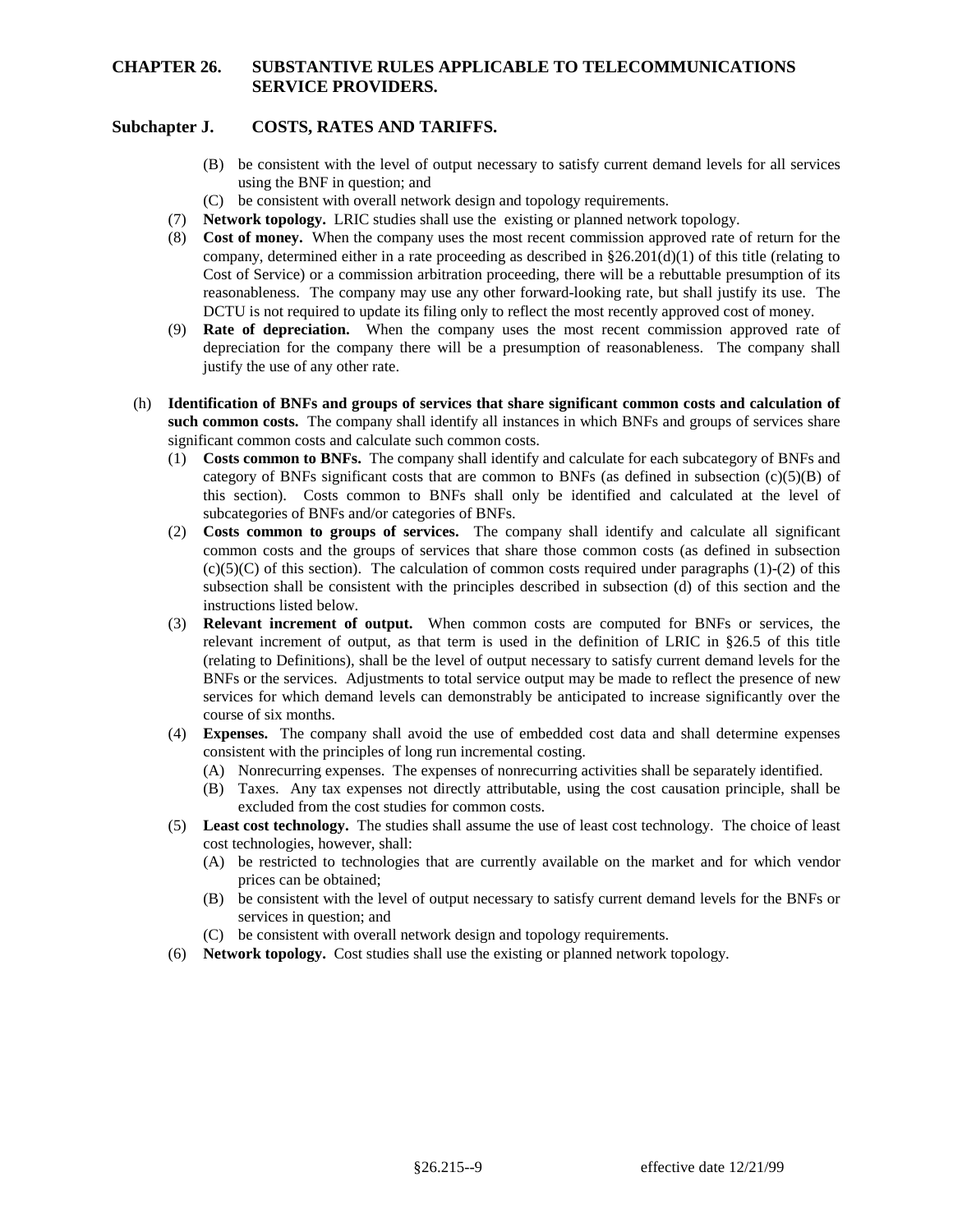## **Subchapter J. COSTS, RATES AND TARIFFS.**

#### **§26.215(h) continued**

- (7) **Cost of money.** When the company uses the most recent commission approved rate of return for the Cost of Service) or a commission arbitration proceeding, there will be a rebuttable presumption of its reasonableness. The company may use any other forward-looking rate, but shall justify its use. The company, determined either in a rate proceeding as described in  $\S 26.201(d)(1)$  of this title (relating to DCTU is not required to update its filing only to reflect the most recently approved cost of money.
- (8) **Rate of depreciation.** When the company uses the most recent commission approved rate of depreciation for the company there will be a presumption of reasonableness. The company shall justify the use of any other rate.
- (i) **LRIC studies for groups of tariffed services that share significant common costs.** The DCTU shall perform a LRIC study for each group of services identified under subsection (h)(2) of this section. Each for the services in the group and the common costs for those services (as identified under subsection  $(h)(2)$ ) of this section). Each LRIC study shall be consistent with the principles described in subsection (d) of this section. Additionally, the company shall use the following instructions in determining the LRIC for groups group LRIC shall be calculated as the sum of the LRICs (as determined under subsection (g) of this section) of services.
	- (1) **Relevant increment of output.** When the LRIC is computed for a group of services, the relevant Definitions), shall be the level of output necessary to satisfy current demand levels for the services in the group. Adjustments to total service output may be made to reflect the presence of new services for which demand levels can demonstrably be anticipated to increase significantly over the course of six increment of output, as that term is used in the definition of LRIC in §26.5 of this title (relating to months.
	- (2) **Relating expenses to groups of services.** The company shall avoid the use of embedded cost data and shall determine expenses consistent with the principles of long run incremental costing.
		- (A) Common expenses. Common expenses that are not directly attributable, using the cost causation principle, to the group of services shall be excluded.
		- (B) Nonrecurring expenses. The expenses of nonrecurring activities shall be separately identified.
		- (C) Taxes. Any tax expenses not directly attributable, using the cost causation principle, shall be excluded from the LRIC study for the group of services.
	- (3) **Least cost technology.** LRIC studies shall assume the use of least cost technology. The choice of least cost technologies, however, shall:
		- (A) be restricted to technologies that are currently available on the market and for which vendor prices can be obtained;
		- (B) be consistent with the level of output necessary to satisfy current demand levels for all services using the BNF in question; and
		- (C) be consistent with overall network design and topology requirements.
	- (4) **Network topology.** LRIC studies shall use the existing or planned network topology.
	- (5) **Cost of money.** When the company uses the most recent commission approved rate of return for the Cost of Service) or a commission arbitration proceeding, there will be a rebuttable presumption of its reasonableness. The company may use any other forward-looking rate, but shall justify its use. The company, determined either in a rate proceeding as described in  $\S 26.201(d)(1)$  of this title (relating to DCTU is not required to update its filing only to reflect the most recently approved cost of money.
	- (6) **Rate of depreciation.** When the company uses the most recent commission approved rate of depreciation for the company there will be a presumption of reasonableness. The company shall justify the use of any other rate.
- (j) **Requirements for subsequent filings of LRIC studies.** The LRIC studies required by this subsection shall be consistent with the principles, instructions and requirements set forth in this section and the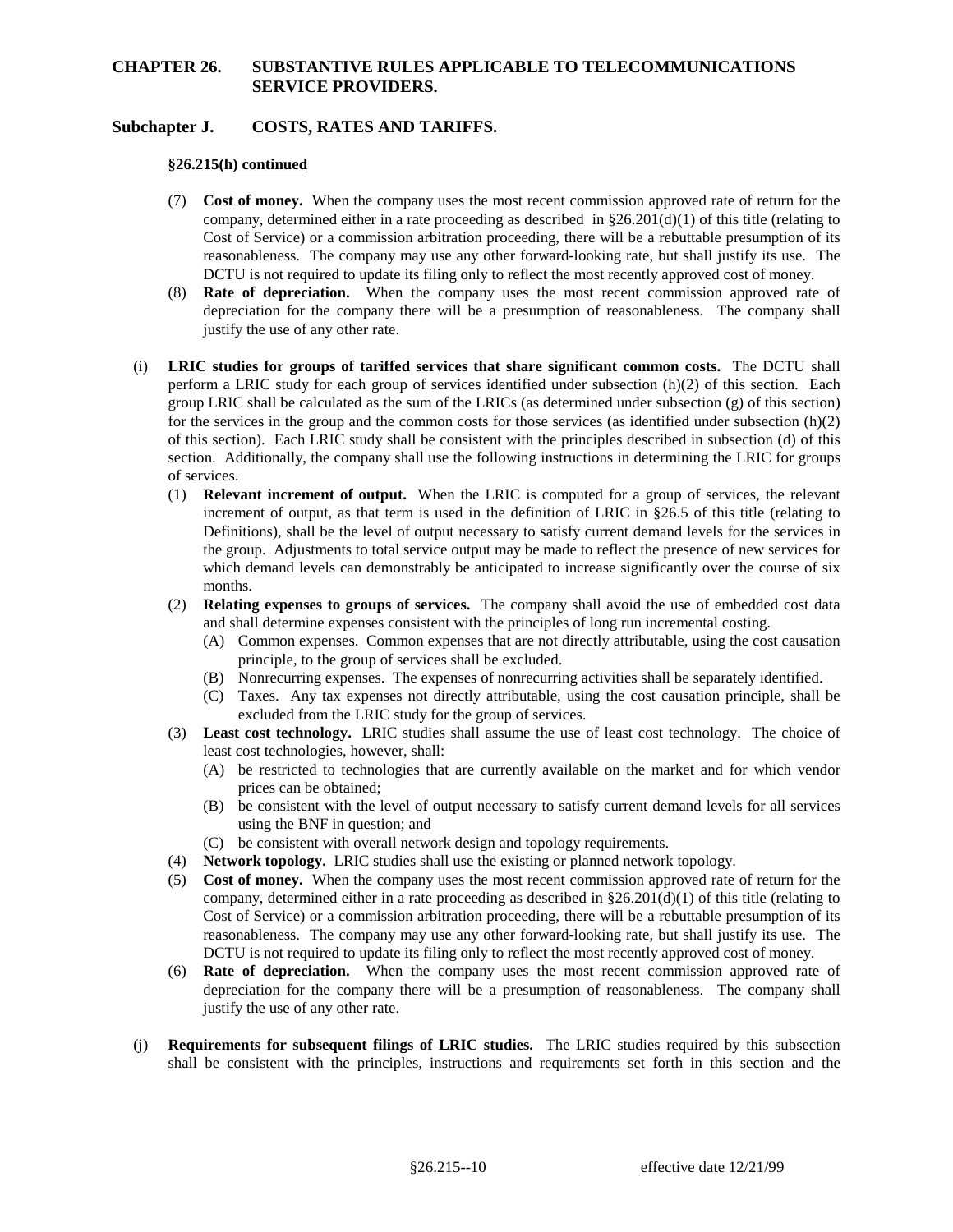## **Subchapter J. COSTS, RATES AND TARIFFS.**

 workplan approved by the commission and shall be reviewed in accordance with the procedures established in subsection (k) of this section.

- (1) **Updated studies.** A DCTU may be required to update the filings required by this section, other than the workplan, for those studies where significant changes have occurred.
- change in the definition of current BNFs or the identification of new BNFs, the DCTU shall file with (2) **Provisions for new BNFs.** When significant technological or other changes occur that necessitate a the commission and the Office of Public Utility Counsel (OPUC) updated versions for all affected LRIC studies or new studies as appropriate.
- shall file with the commission and OPUC a LRIC study for the service consistent with the principles described in subsection (d) of this section and the specific requirements set forth in subsection (g) of (3) **Provisions for new services.** For each application for a service filed pursuant to this title, the DCTU this section.
- required under subsection (h) of this section). If the new service significantly changes the identification of groups of services and the identification of common costs, the DCTU should update (4) **Unbundling of existing tariffed services.** When an application filed pursuant to this title proposes a service that previously had been bundled with other BNFs into a tariffed service, the DCTU shall carefully reexamine the identification of groups of services that share significant common costs (as all studies required under this section that are affected by these changes.
- administratively to determine whether the DCTU's LRIC study is consistent with the principles, instructions (k) **Review process for LRIC studies.** A LRIC study considered under this section shall be reviewed and requirements set forth in this section.
	- (1) **Sufficiency.** The LRIC study shall be examined for sufficiency. To be sufficient, the LRIC study study, the DCTU shall be notified within 15 days of the filing date of the specific deficiency in its LRIC study. The DCTU shall have 15 days from the date it is notified of the deficiency to file a shall conform to the prototype studies developed under the workplan approved by the commission*.* If the presiding officer or the commission staff concludes that material deficiencies exist in the LRIC corrected LRIC study.
	- (2) **Time schedule.** 
		- (A) No later than 45 days after the filing date of the sufficient LRIC study, any party that demonstrates a justiciable interest may file with the presiding officer written comments or recommendations concerning the LRIC study.
		- (B) No later than 55 days after the filing date of the sufficient LRIC study, OPUC may file with the presiding officer written comments or recommendations concerning the LRIC study.
		- (C) No later than 65 days after the filing date of the sufficient LRIC study, the commission staff shall file with the presiding officer written comments or recommendations concerning the LRIC study.
		- (D) No later than 75 days after the filing date of the sufficient LRIC study, any party that demonstrates a justiciable interest, OPUC, or the DCTU may file with the presiding officer a written response to the commission staff's recommendation.
		- with the principles, instructions and requirements set forth in this section. The presiding officer (E) No later than 85 days after the filing date of the sufficient LRIC study, the presiding officer shall complete an administrative review to determine whether the DCTU's LRIC study is consistent shall approve the LRIC study or order the DCTU to refile the LRIC study incorporating all modifications recommended by the presiding officer.